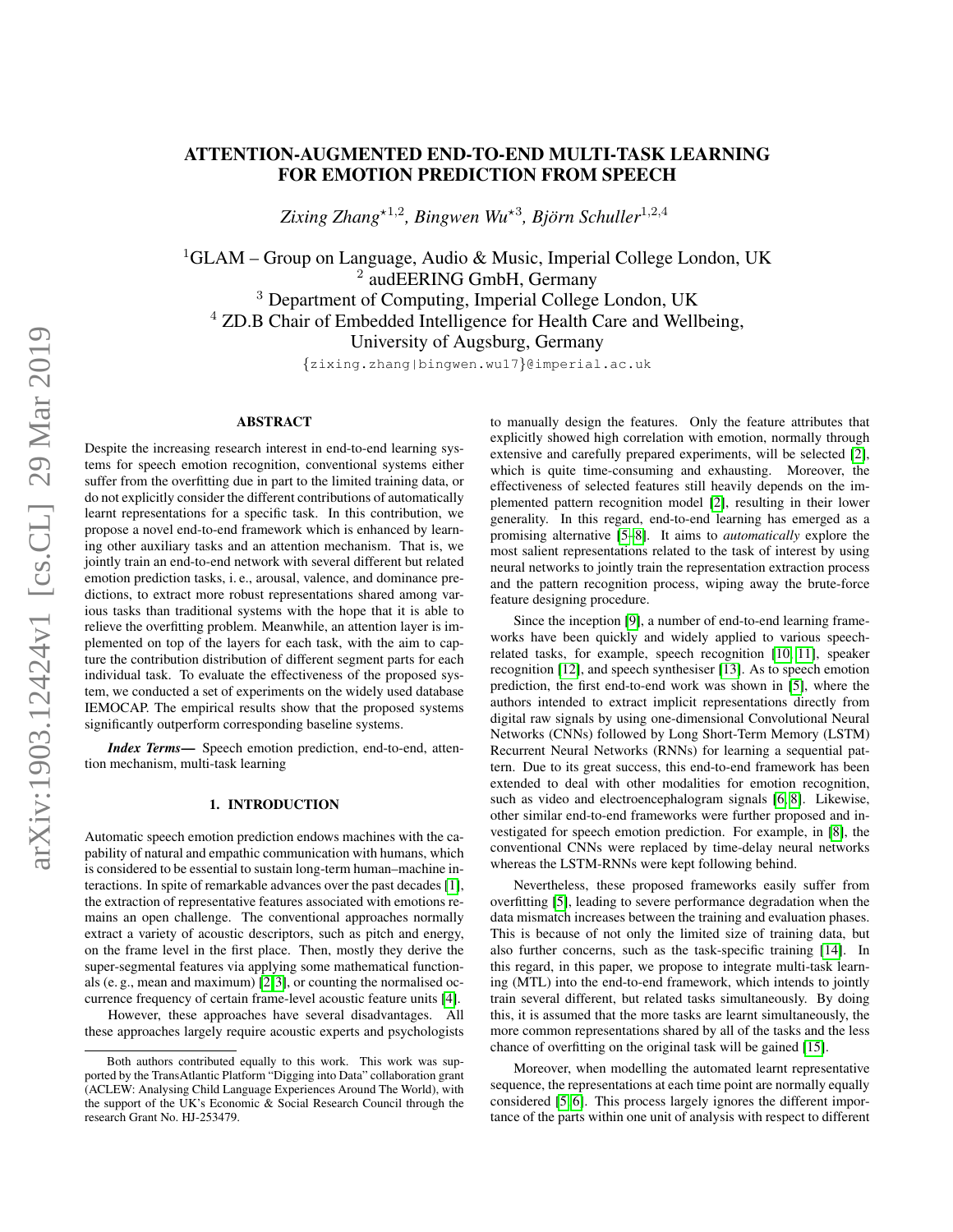emotions. For instance, the work done in [\[16\]](#page-4-14) has shown that the short silence periods within an utterance often have little relevance with emotions. To this end, we further propose to implement an attention mechanism to the end-to-end frameworks, hoping that it can automatically learn the most interesting parts of an utterance containing strong characteristics relating to the given emotions.

Therefore, the main contribution of this paper pertains to the proposal of a novel end-to-end framework, which is augmented with an attention mechanism and jointly trained with multiple auxiliary tasks, for speech emotion prediction. To the best of our knowledge, this is the first time to investigate such an end-to-end framework in the context of speech processing.

# 2. RELATED WORK

For speech emotion prediction, MTL has been frequently utilised. Eyben et al. [\[17\]](#page-4-15) firstly proposed to jointly train five different emotional dimensions for continuous emotion recognition. The experimental results have clearly indicated that the MTL model remarkably outperforms single-task-based models. Following this work, Han et al. [\[18\]](#page-4-16) combined the emotion prediction with an annotation uncertainty as joint tasks to be learnt together. Xia and Liu [\[19\]](#page-4-17) suggested incorporating the losses from both the categorical and the dimensional emotion recognition to optimise the neural networks. Zhang et al. [\[20\]](#page-4-18) investigated MTL in a cross-corpus scenario, where many auxiliary tasks, such as corpus, domain, and gender distinctions, were considered to be optimised along with emotion recognition. Other similar works have also been done in [\[21\]](#page-4-19). However, most of these studies have focused on the usage of hand-crafted features.

As to the attention mechanism, Mirsamadi [\[16\]](#page-4-14) firstly integrated an attention layer within Deep Neural Networks (DNNs), resulting in a significant performance improvement for speech emotion prediction. Similarly, Zhao et al. [\[22\]](#page-4-20) implemented an attention layer right after the RNNs to extract the most interesting acoustic parts in the continuum. Apart from the RNNs and DNNs, the attention layer was also integrated with CNNs [\[23,](#page-4-21) [24\]](#page-4-22). All these works, nevertheless, were conducted under the usage of traditional hand-crafted features, and have not explicitly investigated the differences of attention in an MTL framework.

# 3. ATTENTION-AUGMENTED END-TO-END MULTI-TASK LEARNING

Figure [1](#page-1-0) illustrates the proposed end-to-end framework for speech emotion prediction, which can be considered as an extension of a basic end-to-end system, augmented with attention and MTL strategies. In the following subsections, we comprehensively describe the framework.

#### <span id="page-1-1"></span>3.1. Single-Task End-to-End Framework

Despite several existing end-to-end frameworks for speech emotion recognition, we retained the basic network structure in our previous work [\[5,](#page-4-4) [6\]](#page-4-11). This is due to its effectiveness being well demonstrated in continuous emotion recognition, and its widespread usage in many other computational paralinguistic tasks [\[25\]](#page-4-23).

The basic single-task-based end-to-end system generally consists of a feature extraction modelling and a sequence modelling. More specifically, the feature extraction modelling mainly consists of two one-dimensional convolutional layers each followed by an element-wise rectified linear non-linearity (ReLU)  $max(0, x)$  and by additional max pooling layer. The reason behind the usage of



<span id="page-1-0"></span>Fig. 1. The framework of the attention-augmented end-to-end multitask learning for speech emotion prediction.

CNNs mainly lies in their well-known capability of feature extraction not only in image processing, but also in speech processing [\[5\]](#page-4-4). Particularly, one dropout layer is employed to increase the model generalisation. In contrast to the feature extraction modelling, the sequence modelling employs two recurrent layers equipped with Gated Recurrent Units (GRUs), due to their effectiveness in modelling temporal patterns and less complexity in comparison with LSTMs [\[26\]](#page-4-24).

Given an utterance in form of raw audio signals  $s(t)$ , it is firstly split into several sequential segments  $\{s_1, \ldots, s_L\}$  (L indicates the number of the obtained segments given an utterance) with a sliding fixed-length window. Then, each segment is successively fed into the feature extraction modelling  $(f_c)$  so that input raw signals of each segment are transformed into one vector (i. e., representation). That is, given a segment  $s_i$ , one obtains

$$
\mathbf{v}_i = f_c(\mathbf{s}_i),\tag{1}
$$

which is assumed to well represent the temporal speech patterns. After that, the extracted representation  $v_i$  is further successively fed into the sequence modelling  $(f_r)$ , i.e.,

$$
\mathbf{h}_i = f_r(\mathbf{v}_i),\tag{2}
$$

leading to a new output sequence from the last recurrent layer, i. e.,  ${\bf h}_1, {\bf h}_2, \ldots, {\bf h}_L$ . Normally, only the last output of the sequence  $h<sub>L</sub>$  is used and fed into the final softmax layer for emotion prediction.

#### 3.2. Weighted Pooling with Attention

The principle of the attention mechanism originally stemmed from the characteristic of human perception. That is, humans normally focus attention selectively on parts of the visual or auditory space to acquire information when and where it is needed, and combine information from different fixations over time to build up an internal representation of the scene [\[27\]](#page-4-25). Nowadays, the attention mechanism has been widely used in image processing and natural language processing [\[28\]](#page-4-26).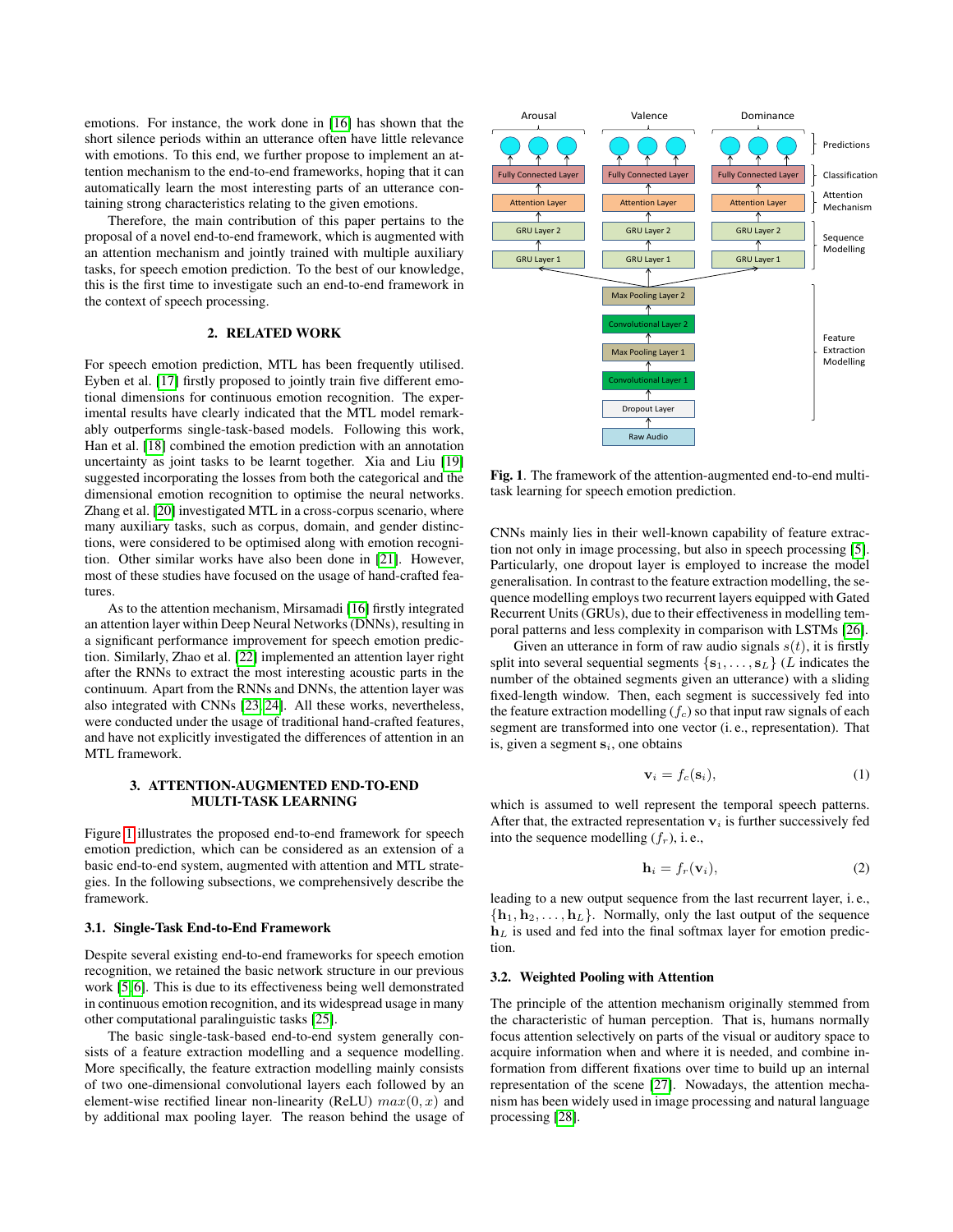By far, a variety of attention mechanisms have been investigated in machine learning. According to whether the calculation of attention requires to access positions across sequences, they can be generally categorised into inter-attention and intra-attention mechanisms. Intra-attention, also known as self-attention, is often used to compute a representation of a sequence by leveraging different importance of the parts in a sequence. In this contribution, we employed an intra-attention layer following the last recurrent layer as illustrated in the top of Fig. [1.](#page-1-0)

Mathematically, given an output sequence of the last recurrent layer  $\{h_1, h_2, \ldots, h_L\}$ , the attention layer tries to deliver an utterance-level representation for such a sequence with the following equation

$$
\mathbf{r} = \sum_{i=1}^{L} \alpha_i \mathbf{h}_i, \tag{3}
$$

where  $\alpha_i$  stands for the weight of the output  $h_i$  at the *i*-th frame. From this equation, it can be seen that the attention layer can be considered as a weighted-average pooling layer, in comparison with the traditional maximum, average, or the last output pooling strategies. Finally, the obtained new representation r is fed into one fully connected layer for emotion prediction.

Therefore, the calculation of weight  $\alpha_i$  becomes the central problem of the attention layer. Specifically,  $\alpha_i$  is computed by

$$
\alpha_i = \frac{\exp(\mathbf{w}^T \mathbf{h}_i)}{\sum_{t=1}^L \exp(\mathbf{w}^T \mathbf{h}_t)},
$$
\n(4)

where w is the learnable parameter vector, and the inner product between w and  $h_i$  is interpreted as a score for the contribution of the frame  $t$ . Besides, in this equation, a softmax function is applied leading to the sum of the weight distribution to be a unity.

#### 3.3. Joint Training with Auxiliary Tasks

As discussed in Section [1,](#page-0-0) end-to-end learning frameworks normally require massive training data, which, however, are largely absent in the context of emotion recognition, resulting in a severe overfitting problem. To improve the model generalisation, in this paper we endeavour to seek help from other auxiliary tasks through MTL. The underlying idea is that the model learns more tasks simultaneously will contribute to more robust learnt representations that capture all of the tasks [\[14\]](#page-4-12).

Figure [1](#page-1-0) illustrates the structure of the proposed MTL. From the technical view of point, MTL is a process of learning multiple tasks *concurrently*. Typically, there is one main task and one or more auxiliary tasks. By attempting to model the auxiliary tasks together with the main task, the model learns shared information among tasks, which may be beneficial to learning the main task. In this paper, the tasks refer to three-dimensional emotions, i. e., arousal, valence, and dominance predictions.

Mathematically, the objective function in MTL can be formulated as:

$$
\mathcal{J}(\boldsymbol{\theta}_0) = \sum_{m=1}^{M} w_m L_m(\mathbf{x}, y_m, [\boldsymbol{\theta}_m; \boldsymbol{\theta}_c]) + \lambda R(\boldsymbol{\theta}_0),
$$
 (5)

where M denotes the number of tasks and  $L_m(\cdot)$  represents the loss function of the task m, which is weighted by  $w_m$ . The weights  $w_m$ are optimised by a random search.  $\theta_c$  and  $\theta_m$  represent, respectively, the shared and task-specific model parameters with respect to the task m, whereas  $\theta_0$  indicates all shared and task-specific network parameters, and  $\lambda$  is a hyper-parameter that controls the importance

of the regularisation term  $R(\theta_0)$  (i.e., L2 in our case). In the network training process, the network is optimised by minimising the objective function  $\mathcal{J}(\boldsymbol{\theta}_0)$ .

## 4. EXPERIMENTS AND RESULTS

In this section, we implement and evaluate our approach for emotion classification on an emotion database.

#### 4.1. Selected Database

To validate the proposed paradigm, we used the widely used Interactive Emotional dyadic MOtion CAPture (IEMOCAP) database, which contains approximately 12 hours of audio-visual recordings from five pairs of experienced actors [\[29\]](#page-4-27). For each improvised interaction between two actors, they communicated with each other in scenarios where specific emotions were elicited. The recordings were then segmented into utterances and further annotated in all three-dimensional aspects, i. e., activation, valence, and dominance, on a five-point scale by at least two different annotators.

For our experiments, only the audio recordings were utilised. Following the work of [\[30\]](#page-4-28), we further discretised the five-point scale into three levels (classes) – low level contains ratings in the range [1,2], middle level contains ratings in the range (2,4), and high level contains ratings in the range [4,5] [\[30\]](#page-4-28). We divided the dataset into three speaker independent partitions, i. e., 6 319 for the training set (session 1-3), 1 811 for the development set (session 4), and 1 819 for the test set (session 5). All the recordings were sampled with 16 kHz.

## 4.2. Implementation Details

Before feeding the raw speech signal into the network, we applied an online standardisation to the development and test sets by using the mean and standard deviation information from the training set. The raw speech signals were then split into sub-segments with a fixedsize window of 40 ms at a step size of 10 ms. Given the 16 kHz sampling rate of raw signals, the network input vector is of dimension 640 for each sub-segment. For the first and second convolutional layers, we used 40 filters with the size of 40, resulting in 40 feature maps after each layer. For the first max pooling layer, we took a kernel with the size of two in a zero-padding strategy, leading to feature maps with a dimension of 320; whereas, for the second max pooling layer, we used a cross-channel max pooling with the pool size of 10, yielding to four feature maps with the dimension of 320. Finally, the obtained feature map is expanded and concatenated as a long vector with 1 280 dimensions, which is the extracted representation for each sub-segment. To improve the model generalisation, we set the keep probability of the dropout layer to be 0.9. For the sequence modelling, we employed 128 nodes per GRU hidden layer. The training of the proposed framework was conducted using the Adam optimisation algorithm with a learning rate of 0.0001. Note that all these network and training hyper-parameters were optimised on the development.

To evaluate the model performance, we utilised the frequently used metric Unweighted Average Recall (UAR), i. e., the sum of classwise recall divided by the number of classes, for emotion recognition.

#### 4.3. Results and Discussion

To compare the performance of the proposed approach with other traditional speech emotion prediction systems, we conducted two experiments with hand-engineered acoustic features. That is, we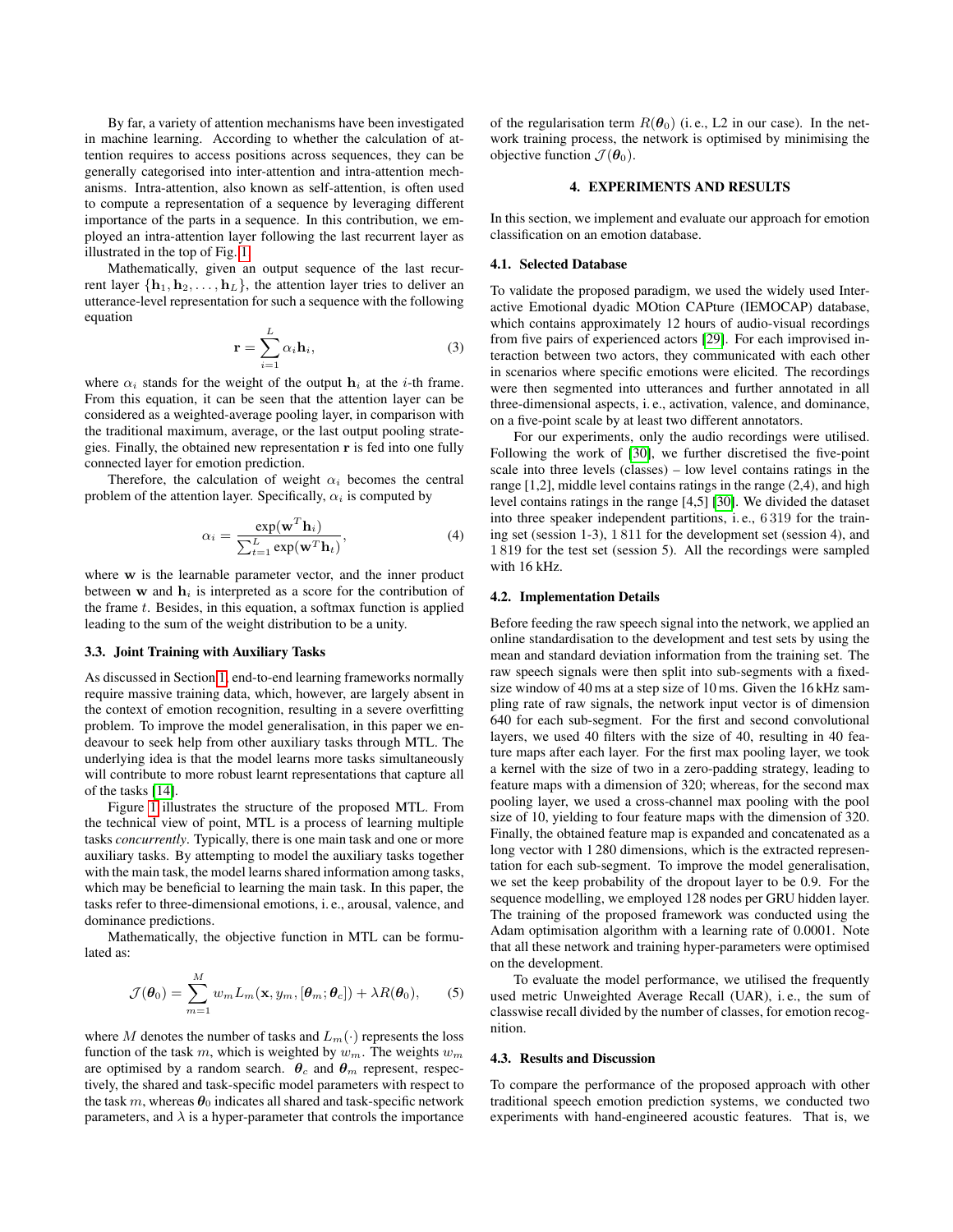<span id="page-3-0"></span>Table 1. Performance comparison (UAR: unweighted average recall) between the proposed attention-augmented end-to-end multitask learning system with other baseline systems as well as other traditional recognition models on the development and the test partitions for activation, valence, and dominance predictions. OS: openSMILE features; SVMs: support vector machines; RNNs: recurrent neural networks; STL: single-task learning; MTL: multi-task learning; e2e: end-to-end learning; att.: attention. The sign of  $\star$ indicates statistic significance (one-tailed z-test,  $p < .05$ ) of performance improvement of the proposed systems in comparison with the baseline system (i. e., e2e STL).

| UAR $[%]$           | arousal |          | valence |         | dominance |      |
|---------------------|---------|----------|---------|---------|-----------|------|
| methods             | dev     | test     | dev     | test    | dev       | test |
| OS+SVMs             | 52.1    | 50.5     | 50.5    | 49.8    | 39.1      | 48.7 |
| OS+RNNs             | 57.8    | 53.1     | 51.8    | 51.0    | 56.4      | 49.6 |
| e <sub>2e</sub> STL | 45.3    | 45.1     | 60.9    | 60.1    | 50.9      | 51.1 |
| e2e STL+att.        | 46.5    | 45.4     | 61.4    | 60.7    | 51.4      | 52.6 |
| e2e MTL             | 46.2    | 44.0     | 64.6    | 63.4    | 52.3      | 53.9 |
| e2e MTL+att.        | $48.7*$ | $48.5^*$ | $66.2*$ | $63.8*$ | 53.4      | 51.6 |

used our opensource toolkit openSMILE [\[2\]](#page-4-1) to extract a minimalistic expert-knowledge based feature set [\[31\]](#page-4-29), which contains 23 Low-Level Descriptors (LLDs). After that, we applied a set of statistical functionals to the LLDs, leading to 88 acoustic features (i. e., eGeMAPS) on the utterance level. As to the classifier, we utilised the sequence classifier of RNNs to model frame-level features; whereas utilised the static classifier of Support Vector Machines (SVMs) to model the utterance-level features. Both systems have been successfully and frequently utilised for speech emotion prediction [\[3,](#page-4-2) [31\]](#page-4-29).

Table [1](#page-3-0) shows the obtained results in terms of UAR from the proposed attention-augmented end-to-end MTL system, the related baseline systems, as well as the aforementioned other state-of-the-art systems. It is noted that the basic end-to-end (e2e) learning systems refer to the ones without attention and MTL learning strategies (see Section [3.1\)](#page-1-1), and take the last output from the last recurrent layer for a final prediction. It can be seen that the e2e systems are competitive to the two state-of-of-the-art systems based on hand-crafted features for both the valence and dominance predictions but not for the arousal prediction. This generally confirms our previous findings [\[5,](#page-4-4) [6\]](#page-4-11).

When integrating the attention strategy into the baseline systems (i. e., e2e STL), one can note that the system performance is generally improved on all three prediction tasks. These findings suggest that the attention mechanism does not only work in the conventional learning framework with hand-crafted features [\[3\]](#page-4-2), but also in the proposed end-to-end framework. In parallel, when conducting the MTL strategy into the baseline systems (i. e., e2e STL), similar observations are made. That is, the end-to-end MTL systems are superior to the task-specific baseline systems in most cases. This conclusion implies that the MTL method can partially increase the generalisation of the extracted representations, i. e., the information learnt from other auxiliary tasks can benefit the task of interest, even in an end-to-end learning framework.

Moreover, the incorporation of attention and MTL strategies achieves the best performance in five out of six cases. For example, the obtained results for arousal and valence predictions are achieved at 48.5 % and 63.8 % UAR, which significantly (one-tailed z-test,  $p < .05$ ) outperform the baseline results (i.e., 45.1 % and 60.9 % UAR) on the test set. This suggests that both attention mechanism



<span id="page-3-1"></span>Fig. 2. Automatically learnt attention distribution for arousal (second row from top), valence (third row), and dominance (fourth row) predictions for two randomly selected audio wave files (first row).

and MTL can work in a complementary way.

To further investigate the effectiveness of the attention mechanism in the proposed end-to-end MTL framework, we illustrate the learnt attention across different tasks for two audio files in Fig. [2.](#page-3-1) Generally speaking, one can observe that the learnt attention weight distributions remarkably differ each task. That is, the arousal, valence, and dominance prediction tasks learnt their individual higher attention on the same segment parts, which matches our previous assumption in Section [1.](#page-0-0) Particularly, one can see that for arousal prediction the learnt attention weights (refer to the second row of Fig. [2\)](#page-3-1) are highly correlated with the parts with high amplitude. Nevertheless, a similar observation is not made for valence prediction (refer to the third row of Fig. [2\)](#page-3-1). In contrast, the parts with low speech amplitude often contribute more than the parts with high amplitude. This matches our previous knowledge that the valence prediction has limited relation to speech amplitude [\[2\]](#page-4-1). In addition, from the fourth row of Fig. [2,](#page-3-1) it can be seen that dominance prediction lays more attention on some parts with high amplitude.

## 5. CONCLUSION

With an end-to-end (e2e) learning framework, we, on the one hand, took a multi-task learning (MTL) strategy to improve the robustness of the learnt representations that are shared among several tasks. On the other hand, we integrated a self-attention layer on top of the layers for each prediction task, in order to distil more salient representations on the utterance level for a task of interest.

The experimental results obtained by performing experiments on the IEMOCAP database have shown that either the MTL-based or the attention-augmented e2e systems outperform the single-taskbased e2e systems, which suggests the effectiveness of the proposed e2e learning framework. However, we also find that for arousal the introduced frameworks are inferior to the baseline systems with the classic functional-based features. This might be because the handcrafted features are somewhat able to better represent the patterns for arousal due to its simplicity than for other tasks (i. e., valence), according to our prior knowledge.